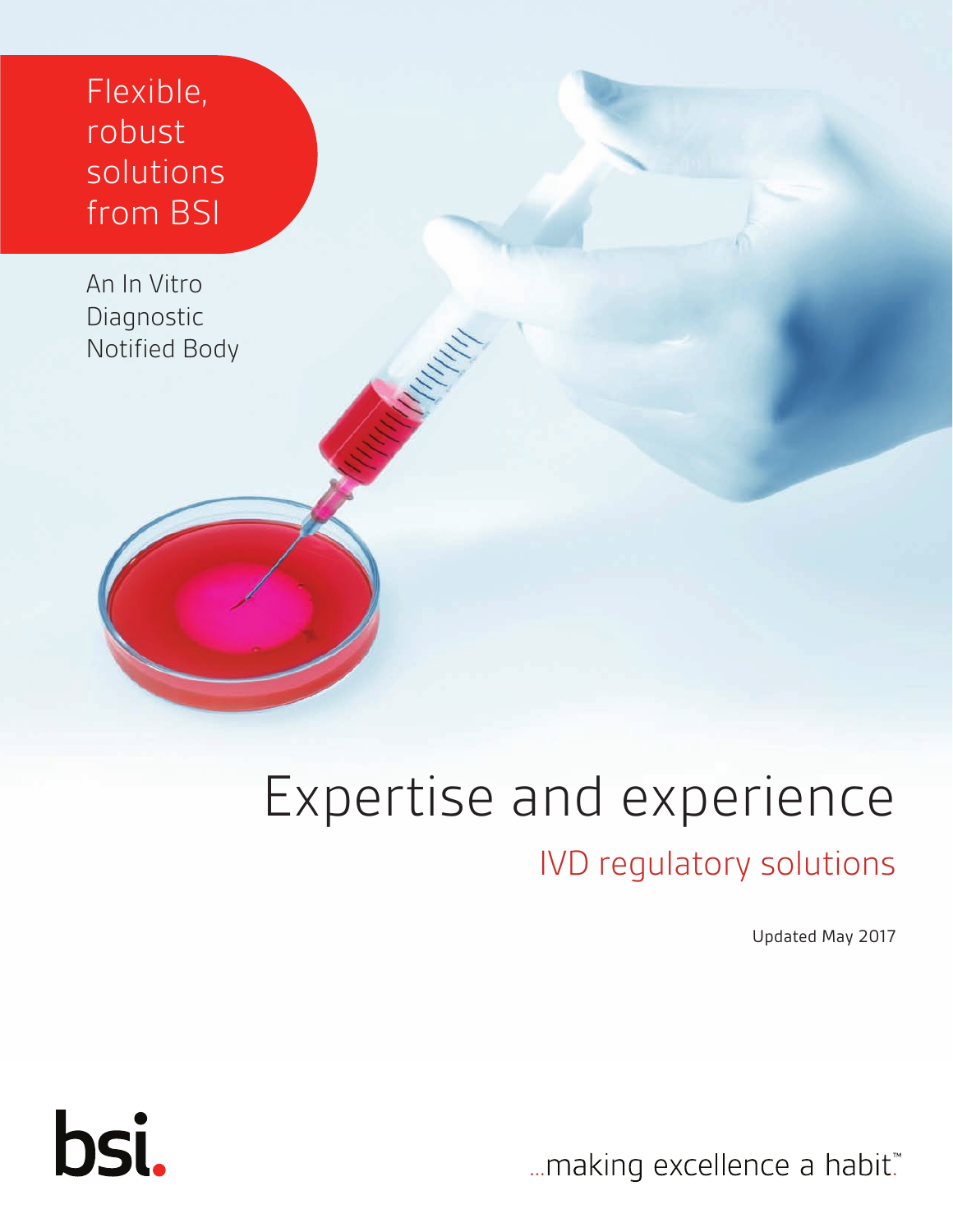## Your guide to the **In Vitro Diagnostic Directive**

The purpose of the BSI In Vitro Diagnostic Directive (IVDD), 98/79/EC Guide is to provide useful information to in vitro diagnostic device manufacturers and other interested parties seeking to place products on to the European market. The guide provides an initial understanding of the IVDD setting out the regulatory requirements for obtaining CE marking. Information is also presented on how to determine if you require a Notified Body to assess conformity prior to affixing a CE mark.

If you think you may need a Notified Body, whether your device ranges from simple to complex, BSI's in-house team of experts deliver professional, robust and responsive services with the highest quality and most efficient reviews possible.

In Vitro Diagnostics (IVD) is an essential and fast growing part of the global healthcare system, which add value to patients, medical professionals and the industry as well as enhancing the well-being of the population as a whole.

## The aim of the **In Vitro Diagnostic Directive** (98/79/EC)

The In Vitro Diagnostic Directive (IVDD) 98/79/EC was introduced in the later part of 1998 and compliance became mandatory on December 7, 2003. The Directive provides regulatory requirements that facilitate the free trade within the European Economic Area (EEA), which comprises the 28 European Union (EU) member states plus Iceland, Liechtenstein and Norway as members of the European Economic Area (EEA).

The IVDD specifically addresses the safety, quality and performance of In Vitro Diagnostic Medical Devices (IVDs). The aim of the Directive is to ensure that IVDs do not compromise the health and safety of patients, users and third parties and attain the performance levels specified by the manufacturer.

The manufacturer is responsible for ensuring their products comply with the Essential Requirements of the Directive before affixing the CE mark and legally gaining access and free movement within the EEA. For some devices a Notified Body may be required to conduct a conformity assessment before the device can be placed on the European market.

In terms of biology, 'In Vitro' means outside of or away from the body. In Vitro Devices require a specimen that is taken from the body and used for testing, either directly by the device, or in a laboratory.

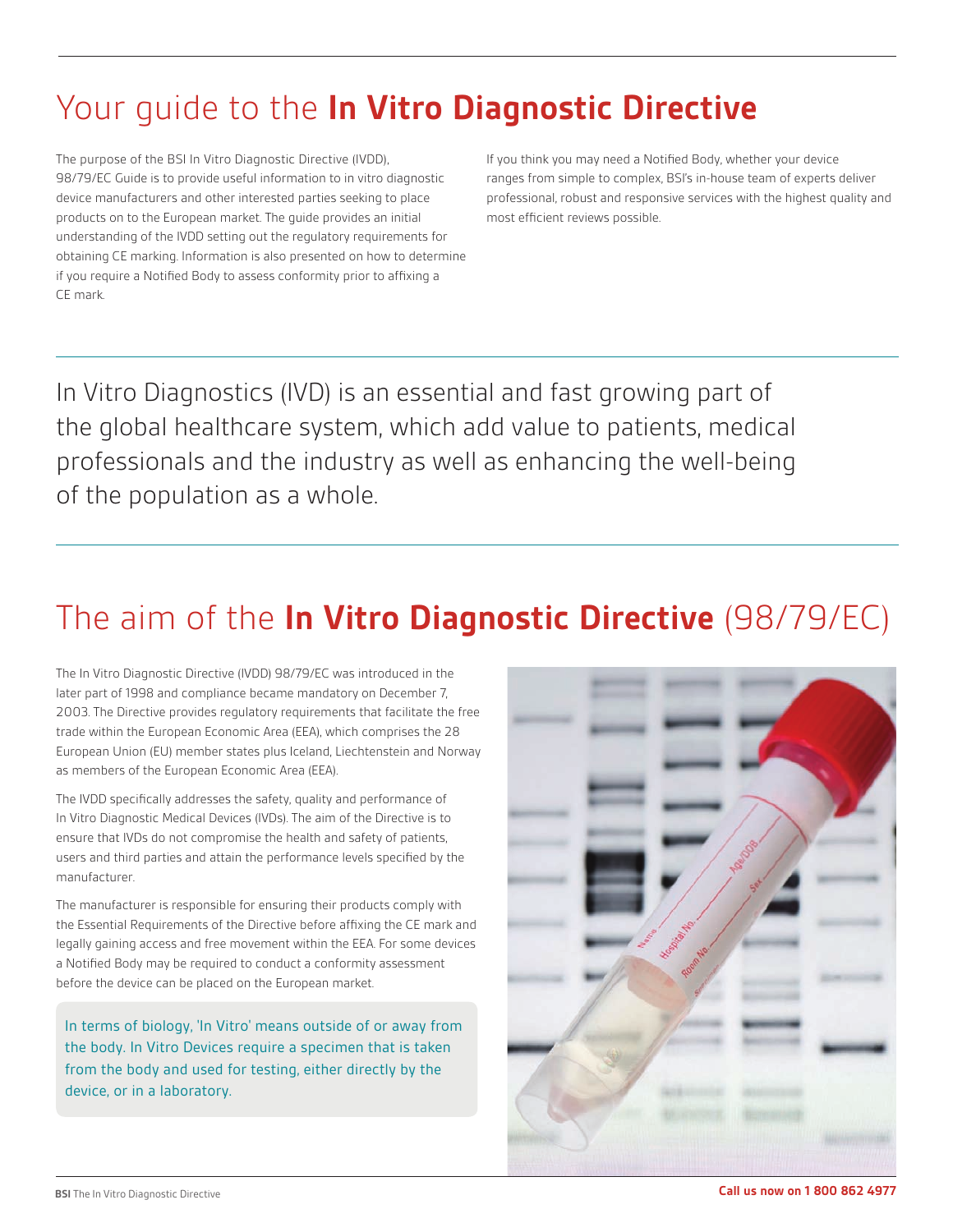

## What is an **In Vitro Medical Device**?

IVDs are medical devices and accessories used to perform tests on samples, such as blood, urine, tissue; effectively any sample which can be taken away from the human body to help detect infection, diagnose a medical condition, prevent disease or monitor drug therapies.

The first step is to determine if the product is an in vitro diagnostic medical device as defined by the Directive. Article 1, point 2b of the In Vitro Diagnostic Device Directive (IVDD) defines an IVD as "any medical device which is a reagent, reagent product, calibrator, control material kit, instrument, apparatus, equipment, system whether used alone or in combination, intended by the manufacturer to be used in vitro for

the examination of specimens, including blood and tissue donations, derived from the human body, solely or principally for the purpose of providing information:

- **•** concerning a physiological of pathological state of health or disease, or
- **•** concerning a congenital abnormality, or
- **•** to determine the safety and compatibility with potential recipients, or
- **•** to monitor therapeutic measures."

## Who does the **Directive** apply to?

The Directive applies to all IVDs sold in the EEA regardless of where they are designed and manufactured. If the manufacturer is based outside the EEA they may still be responsible for ensuring a device meets the requirements of the Directive and in addition epresentative based in Europe will be required.

The Directive lists "Essential Requirements" to which all IVDs must comply before being placed on the market. These requirements address the design, production, labelling and instructions for use. Not all the Essential Requirements will apply to all devices; the manufacturer determines which are appropriate for their device according to the manufacturer's intended purpose.

The Essential Requirements address the risk of the device including:

- **•** Analytical and diagnostic sensitivity
- **•** Analytical and diagnostic specificity
- **•** Accuracy
- **•** Repeatability
- **•** Reproducibility
- **•** Classification
- **•** Conformity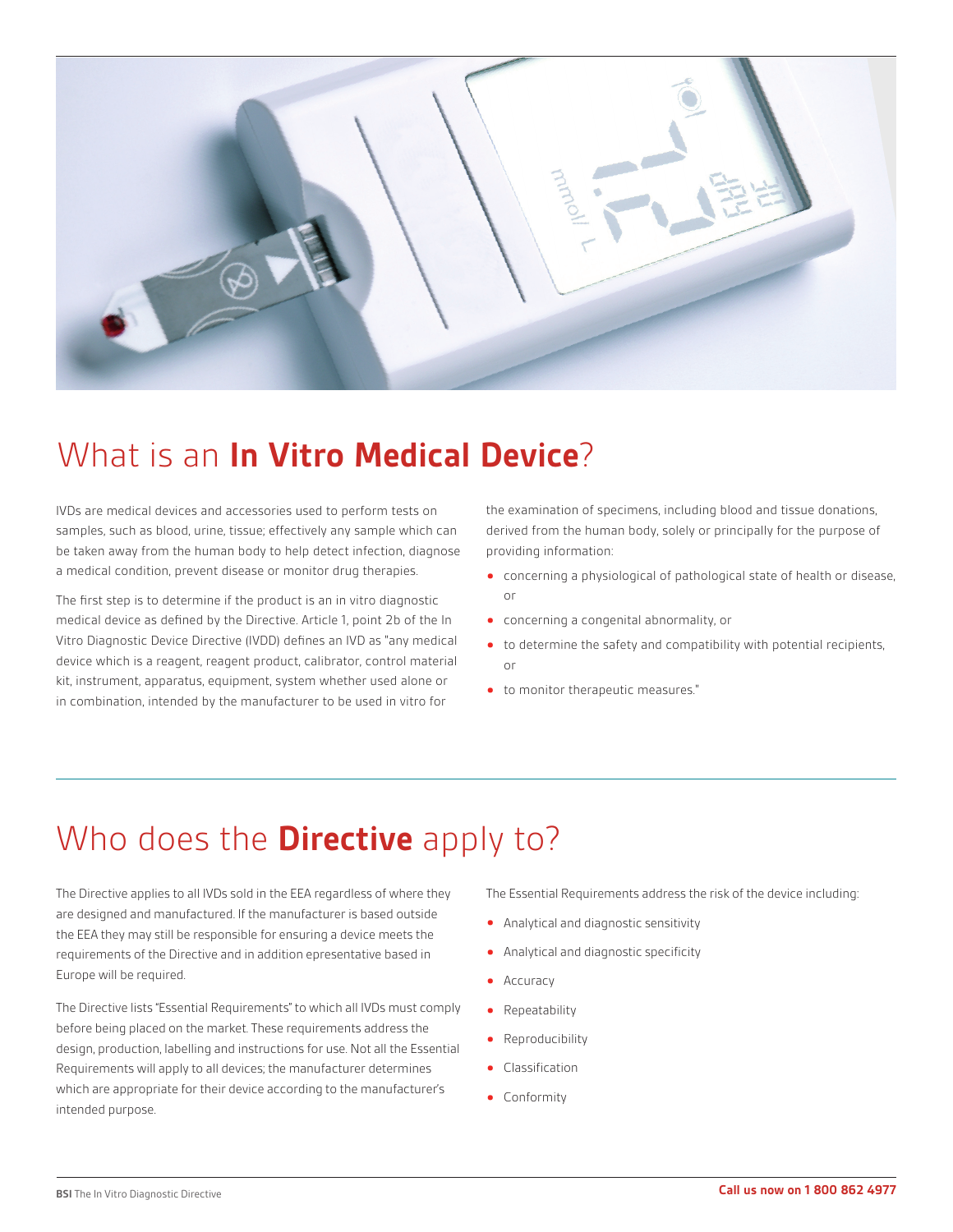## **Classification** and the **Conformity** Assessment Routes

There are a number of ways you can demonstrate conformity with the Directive, these involve a choice of testing and quality assurance modules. The choices available depend on the classification of the device.

The Directive groups IVDs into four categories according to the perceived risk associated with the relative hazard to public health and/or patient treatment by an IVD failing to perform as intended.

The diagram below shows the classification and indicates where a Notified Body is required.

Annex II of the Directive contains an inclusive list of products which require certification by a third party called a Notified Body. Only the devices specifically listed in Annex II require a Notified Body, for example PSA is the only cancer marker in Annex II List B.

#### **General** Tests for Hormones, Cardiac Markers, Hematology and Clinical Chemistry Tests Pregnancy, Cholesterol Home Tests Rubella, PSA, Self Test for Blood Glucose HIV, Hepatitis ABO Blood Grouping **No Notified Body required** Manufacturer self declares **Notified Body required** Review of design & labeling for lay user suitability **Notified Body required** Audit of technical documentation & quality management system **Notified Body required** Design Dossier Review *(Including Compliance to the CTS)* Audit of quality management system; batches released by the Notified Body **Self Test Annex II List B Annex II List A**

#### **IVD Classification Examples**

#### Additional Requirements

The Directive includes ongoing obligations for the manufacturer with regards to experience gained in the post-production phase, including implementation of any necessary corrective actions. The manufacturer must maintain a 'Vigilance System' and notify the regulatory authorities of any serious incident which could or has put a patient at risk, or requires a product to be systematically recalled. An incident should be reported to the Competent Authority in the country where the incident has occurred.

Manufacturers who do not have a registered place of business in the EU must designate an Authorised Representative to perform certain obligations. The Authorised Representative will be the first point of contact for Competent Authorities. During a vigilance or compliance case, they may be asked to provide documents to the Competent Authority on behalf of the manufacturer.

Manufacturers with Annex II List A devices are required to have every batch released by the Notified Body, which may often require testing of the product. BSI works with the Paul Ehrlich Institut in Germany to deliver this service, who are world leaders in this field.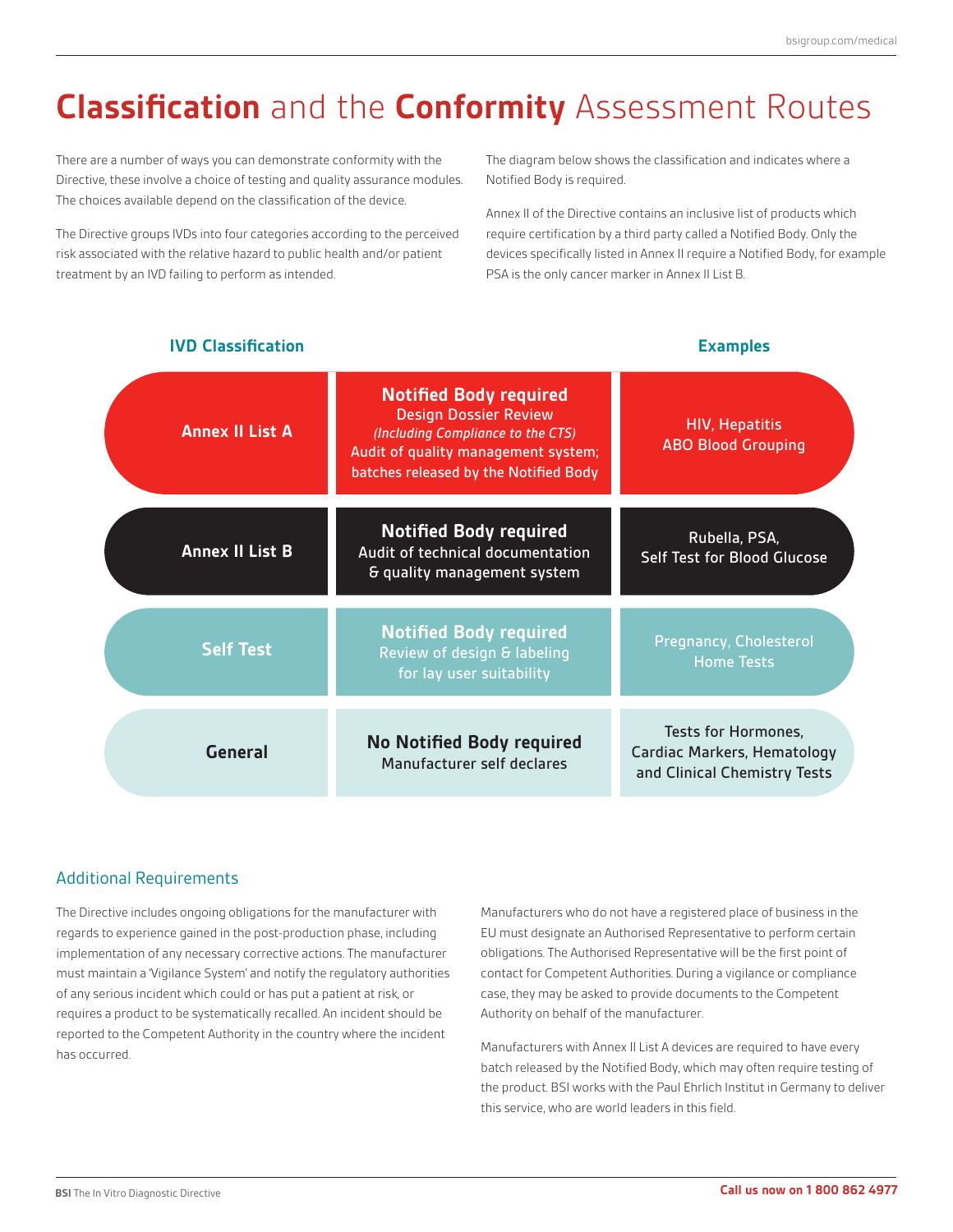## BSI's experience

BSI is justifiably proud of its status in the industry as an In Vitro Diagnostic Notified Body. Nowhere is this more clearly seen than in our level of experience and expertise, our large specialist in-house team has 9 technical experts supported by our field based quality assurance assessors.

IVDs are increasingly integrated with other technologies from devices utilizing radio and telecommunications technology to continuous blood glucose meters and companion diagnostics.

BSI's IVD team is integrated with the wider medical device Notified Body so whether you need a simple swab approving or a more complex device using wifi technology we have access to the experts to support you.



#### Our in-house experts have an average of 16 years IVD experience in...

### Three **unique reasons** to make BSI your In Vitro Diagnostics Notified Body

**Experience and expertise** – The IVD team has a wealth of industrial experience so we understand the challenges you face.

**Focus on service** – BSI provides all CE customers with a Scheme Manager, so you have a single point of contact for all your queries.

**Market Access** – BSI provides a range of services to allow predictability and efficiency of the regulatory process, supporting your market access goals.